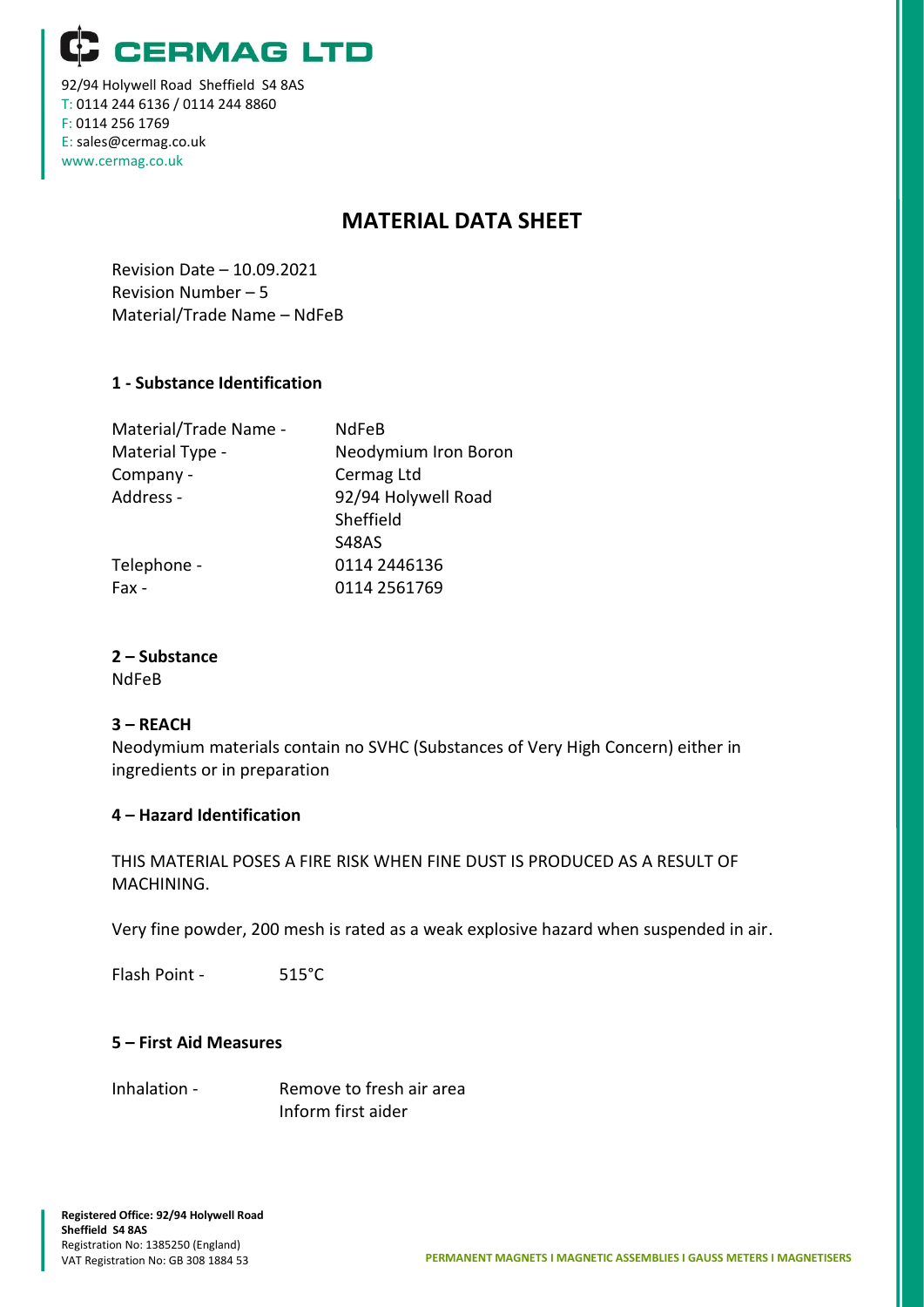

92/94 Holywell Road Sheffield S4 8AS T: 0114 244 6136 / 0114 244 8860 F: 0114 256 1769 E: sales@cermag.co.uk www.cermag.co.uk

| Eyes -      | Flush dust from eyes with water<br>Inform first aider                         |
|-------------|-------------------------------------------------------------------------------|
| Skin -      | Wash with soap & water<br>Inform first aider                                  |
| Ingestion - | Give plenty of water to drink<br>Do not induce vomiting<br>Inform first aider |

#### **6 – Fire Prevention**

Use a smothering agent such as sand or graphite powder

#### **7 – Handling & Storage of Magnetised Products**

Due care should be taken when handling fully magnetised material as physical injury may occur through entrapment of body parts caused by the inadvertent attraction of magnetised material to other similar or ferro-magnetic material.

Close proximity to the magnetic field from magnetised material may effect the operation of heart pacemakers and other electronic equipment including Computers & Mobile Phones. Credit Cards can also be affected.

|             | Br      | <b>bHc</b> | iHc       | <b>BH Max</b> | <b>Magnetising</b> |
|-------------|---------|------------|-----------|---------------|--------------------|
|             | (Gauss) | (Oersted)  | (Oersted) | (MGO)         | Force              |
|             |         |            |           |               | (Oersted)          |
| N30         | 11,600  | 10,000     | 11,000    | 30            | 30,000             |
| <b>N30H</b> | 11,600  | 10,000     | 11,000    | 30            | 30,000             |
| N30SH       | 11,600  | 10,000     | 11,000    | 30            | 30,000             |
| N35         | 12,000  | 10,900     | 12,000    | 35            | 30,000             |
| <b>N35H</b> | 12,000  | 10,900     | 12,000    | 35            | 30,000             |
| N35SH       | 12,000  | 10,900     | 12,000    | 35            | 30,000             |
| N38         | 12,300  | 11,300     | 12,000    | 38            | 30,000             |
| <b>N38H</b> | 12,300  | 11,300     | 12,000    | 38            | 30,000             |
| N38SH       | 12,300  | 11,300     | 12,000    | 38            | 30,000             |
| N40         | 12,750  | 11,400     | 12,000    | 40            | 30,000             |
| <b>N40H</b> | 12,750  | 11,400     | 12,000    | 40            | 30,000             |
| N40SH       | 12,750  | 11,400     | 12,000    | 40            | 30,000             |
| N42         | 13,100  | 10,900     | 12,000    | 42            | 30,000             |
| N45         | 13,200  | 11,300     | 12,000    | 45            | 30,000             |
| N48         | 13,800  | 10,500     | 11,000    | 48            | 30,000             |

#### **8a – Properties (Magnetic)**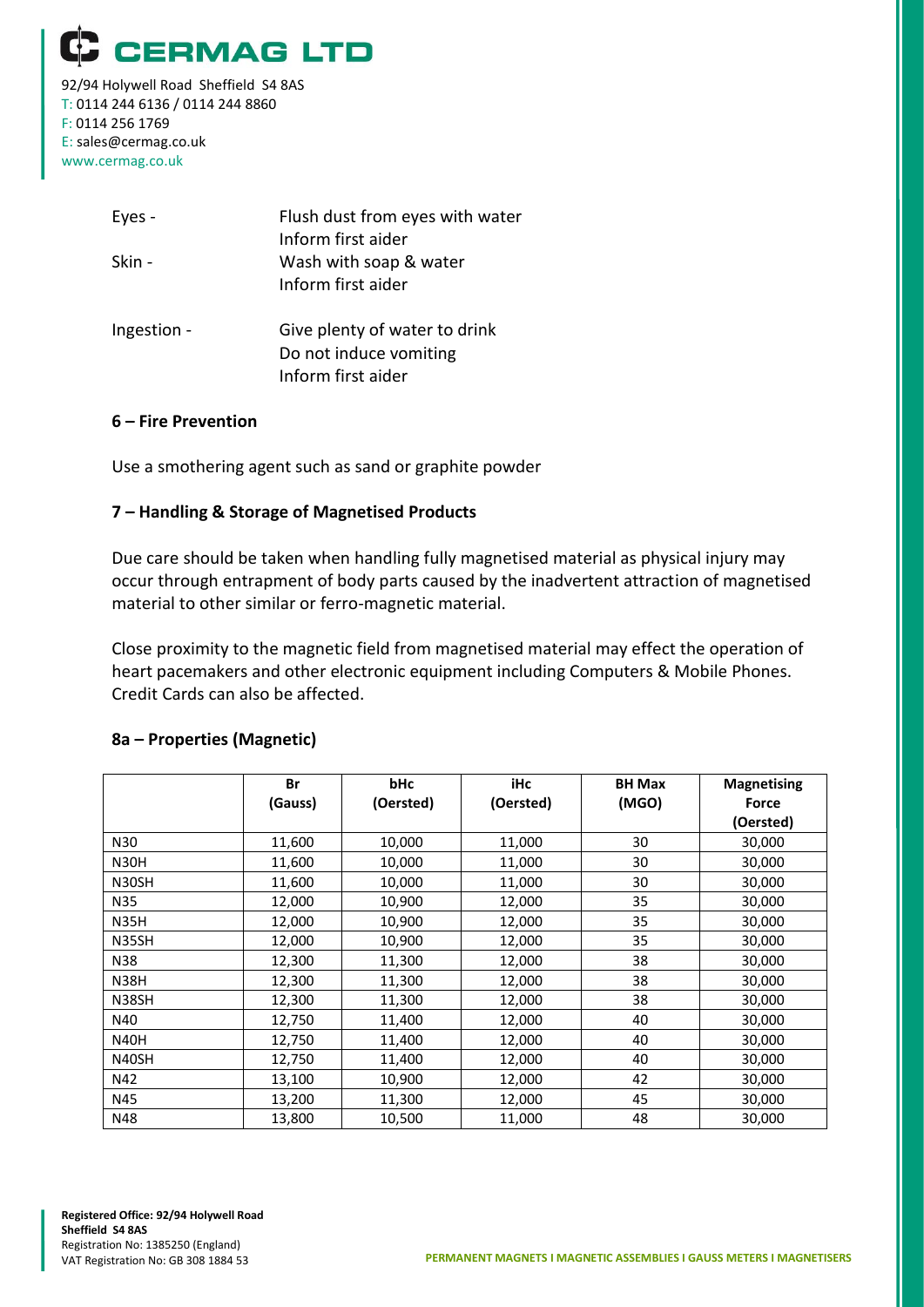

T: 0114 244 6136 / 0114 244 8860 F: 0114 256 1769 E: sales@cermag.co.uk www.cermag.co.uk

#### **8b – Properties (Thermal)**

|             | <b>Reversible Temperature</b><br><b>Coefficient of Br</b><br>(%change/°C) | <b>Curie Temperature</b><br>$(^{\circ}C)$ | <b>Maximum Working</b><br>Temp (°C) |
|-------------|---------------------------------------------------------------------------|-------------------------------------------|-------------------------------------|
| N30         | $-0.09$                                                                   | 310                                       | 80                                  |
| <b>N30H</b> | $-0.09$                                                                   | 310                                       | 120                                 |
| N30SH       | $-0.09$                                                                   | 310                                       | 150                                 |
| N35         | $-0.09$                                                                   | 310                                       | 80                                  |
| <b>N35H</b> | $-0.09$                                                                   | 310                                       | 120                                 |
| N35SH       | $-0.09$                                                                   | 310                                       | 150                                 |
| N38         | $-0.09$                                                                   | 310                                       | 80                                  |
| <b>N38H</b> | $-0.09$                                                                   | 310                                       | 120                                 |
| N38SH       | $-0.09$                                                                   | 310                                       | 150                                 |
| N40         | $-0.09$                                                                   | 310                                       | 80                                  |
| <b>N40H</b> | $-0.09$                                                                   | 310                                       | 120                                 |
| N40SH       | $-0.09$                                                                   | 310                                       | 150                                 |
| N42         | $-0.09$                                                                   | 310                                       | 80                                  |
| N45         | $-0.09$                                                                   | 310                                       | 80                                  |
| N48         | $-0.09$                                                                   | 310                                       | 80                                  |

## **8c – Properties (Physical)**

|             | <b>Density</b><br>(g/cm <sup>3</sup> ) | <b>Tensile</b><br>Strength<br>(PSI) | <b>Modulus</b><br>of<br>elasticity<br>(PSI) | <b>Hardness</b><br>(Rockwell) | <b>Coefficient of</b><br>thermal<br>expansion<br>(10 <sup>-6</sup> per °C)<br>Perpendicular<br>to orientation | <b>Coefficient</b><br>of thermal<br>expansion<br>$(10^{-6} \text{per }^{\circ}\text{C})$<br><b>Parallel to</b><br>orientation | <b>Electrical</b><br><b>Resistivity</b><br>at $20^{\circ}$ C<br>(Ohm-cm<br>$x 10^{-6}$ |
|-------------|----------------------------------------|-------------------------------------|---------------------------------------------|-------------------------------|---------------------------------------------------------------------------------------------------------------|-------------------------------------------------------------------------------------------------------------------------------|----------------------------------------------------------------------------------------|
| N30         | 7.4                                    | 12000                               | $22 \times 10^6$                            | 55                            | 4.8                                                                                                           | 3.4                                                                                                                           | 160                                                                                    |
| N30H        | 7.4                                    | 12000                               | $22 \times 10^6$                            | 55                            | 4.8                                                                                                           | 3.4                                                                                                                           | 160                                                                                    |
| N30SH       | 7.4                                    | 12000                               | $22 \times 10^{6}$                          | 55                            | 4.8                                                                                                           | 3.4                                                                                                                           | 160                                                                                    |
| N35         | 7.4                                    | 12000                               | $22 \times 10^6$                            | 55                            | 4.8                                                                                                           | 3.4                                                                                                                           | 160                                                                                    |
| <b>N35H</b> | 7.4                                    | 12000                               | 22 x 10 <sup>6</sup>                        | 55                            | 4.8                                                                                                           | 3.4                                                                                                                           | 160                                                                                    |
| N35SH       | 7.4                                    | 12000                               | 22 x 10 <sup>6</sup>                        | 55                            | 4.8                                                                                                           | 3.4                                                                                                                           | 160                                                                                    |
| N38         | 7.4                                    | 12000                               | $22 \times 10^{6}$                          | 55                            | 4.8                                                                                                           | 3.4                                                                                                                           | 160                                                                                    |
| <b>N38H</b> | 7.4                                    | 12000                               | $22 \times 10^{6}$                          | 55                            | 4.8                                                                                                           | 3.4                                                                                                                           | 160                                                                                    |
| N38SH       | 7.4                                    | 12000                               | $22 \times 10^6$                            | 55                            | 4.8                                                                                                           | 3.4                                                                                                                           | 160                                                                                    |
| N40         | 7.4                                    | 12000                               | $22 \times 10^6$                            | 55                            | 4.8                                                                                                           | 3.4                                                                                                                           | 160                                                                                    |
| <b>N40H</b> | 7.4                                    | 12000                               | $22 \times 10^6$                            | 55                            | 4.8                                                                                                           | 3.4                                                                                                                           | 160                                                                                    |
| N40SH       | 7.4                                    | 12000                               | $22 \times 10^6$                            | 55                            | 4.8                                                                                                           | 3.4                                                                                                                           | 160                                                                                    |